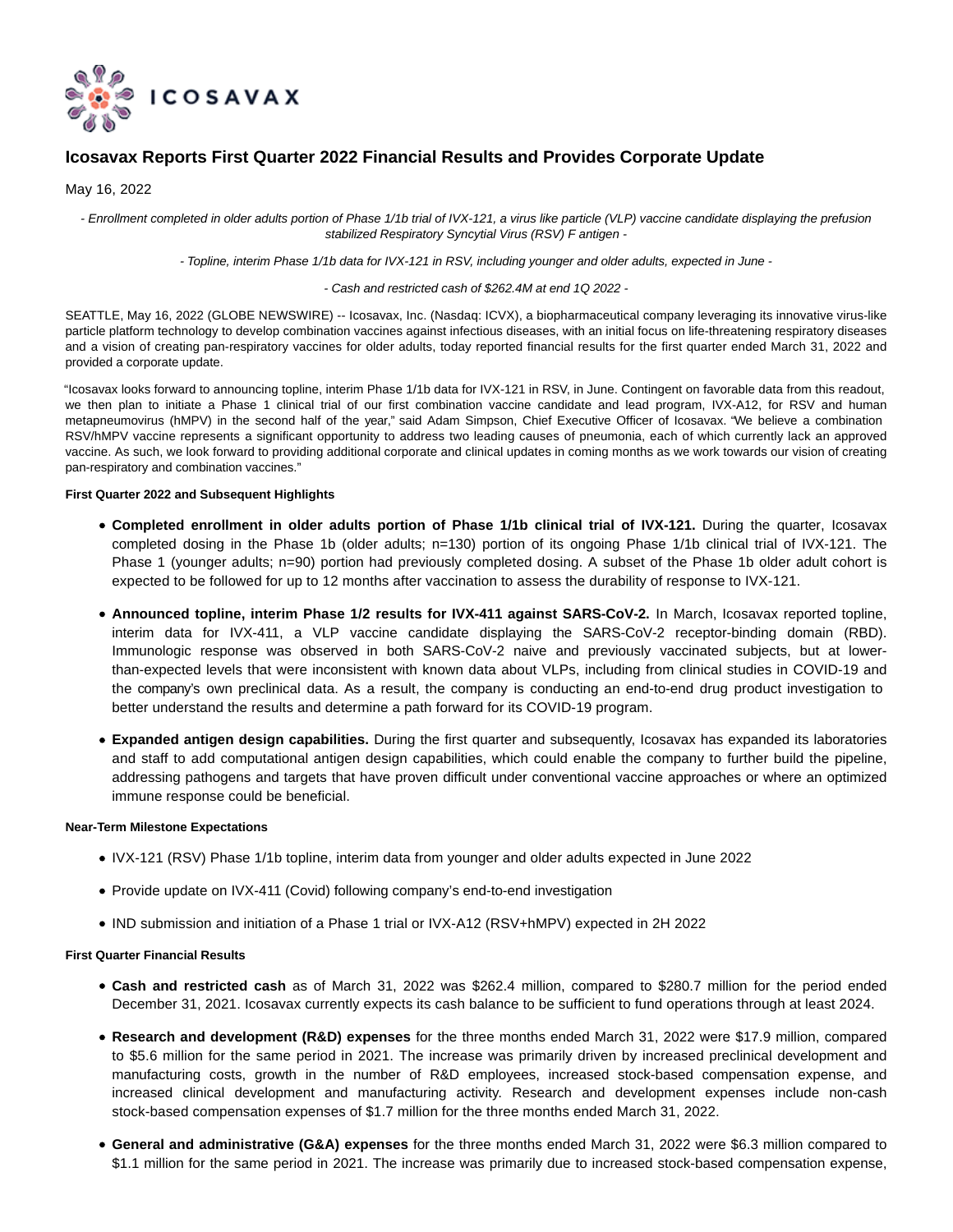growth in the number of G&A employees, increased professional services and insurance costs, and other operating expenses to support the company's growth. General and administrative expenses include non-cash stock-based compensation expenses of \$2.9 million for the three months ended March 31, 2022.

**Net loss** for the three months ended March 31, 2022 was \$23.5 million, or a basic and diluted net loss per share of \$0.60. This includes non-cash stock-based compensation expense of \$4.6 million. Net loss for the same period in 2021 was \$5.9 million or a basic and diluted net loss per share of \$2.11.

#### **About Icosavax**

Icosavax is a biopharmaceutical company leveraging its innovative VLP platform technology to develop vaccines against infectious diseases, with an initial focus on life-threatening respiratory diseases and a vision for combination and pan-respiratory vaccines. Icosavax's VLP platform technology is designed to enable multivalent, particle-based display of complex viral antigens, which it believes will induce broad, robust, and durable protection against the specific viruses targeted. Icosavax's pipeline includes vaccine candidates targeting respiratory syncytial virus (RSV), human metapneumovirus (hMPV) and severe acute respiratory syndrome coronavirus 2 (SARS-CoV-2), and an emerging program in influenza. Icosavax was formed in 2017 to advance the breakthrough VLP technology from the Institute for Protein Design at the University of Washington with the goal to discover, develop, and commercialize vaccines against infectious diseases. Icosavax is located in Seattle.

For more information, visit [www.icosavax.com.](https://www.globenewswire.com/Tracker?data=252pedU0yqRFOlX9V0LW34rrFMCscsJnYxdr2s-eimB0AHHUP_MVEr8RQMwbQn4M0k-nzrDHmytpS7rSCyppZw==)

#### **Forward-Looking Statements**

Statements contained in this press release regarding matters that are not historical facts are forward-looking statements. The forward-looking statements are based on the company's current beliefs and expectations and include, but are not limited to: the company's expectation regarding the opportunities for, and the therapeutic and commercial potential of, its vaccine product candidates; the company's ability to advance its development program and achieve the noted development milestones in 2022; and the sufficiency of the company's current cash, cash equivalents, and investments to fund its operations through at least 2024. Actual results may differ from those set forth in this press release due to the risks and uncertainties inherent in the company's business, including, without limitation: the early stage of the company's development efforts; the company's approach to the development of vaccine candidates, including its plan to pursue a combination bivalent RSV/hMPV VLP vaccine candidate, which is a novel and unproven approach; potential delays in the commencement, enrollment, and completion of clinical trials and preclinical studies; the company's dependence on third parties in connection with manufacturing, research, and preclinical and clinical testing; unexpected adverse side effects or inadequate immunogenicity or efficacy of the company's product candidates that may limit their development, regulatory approval, and/or commercialization; the potential for the drug product investigation relating to IVX-411 to produce inconclusive results; the potential that, even if the investigation identifies a root cause or contributing factors for the lower than expected IVX-411 interim topline immunogenicity data, the company may be unable to resolve all ambiguity; the potential for the investigation into IVX-411 interim results to impact the results of the company's ongoing trial for IVX-121; the possibility of disappointing results in later clinical trials despite promising results in earlier preclinical research or clinical trials; competing approaches limiting the commercial value of the company's vaccine candidates; regulatory developments in the United States and other countries; the company's ability to obtain and maintain intellectual property protection for its product candidates and maintain its rights under intellectual property licenses; the company's ability to fund its operating plans with its current cash, cash equivalents, and investments; the company's ability to maintain undisrupted business operations during the COVID-19 pandemic, including with respect to clinical trials, manufacturing, and supply chain; and other risks described in the company's prior filings with the Securities and Exchange Commission (SEC), including under the heading "Risk Factors" in the company's annual report on Form 10-K for the year ended December 31, 2021 and any subsequent filings with the SEC. You are cautioned not to place undue reliance on these forward-looking statements, which speak only as of the date hereof, and the company undertakes no obligation to update such statements to reflect events that occur or circumstances that exist after the date hereof. All forward-looking statements are qualified in their entirety by this cautionary statement, which is made under the safe harbor provisions of the Private Securities Litigation Reform Act of 1995.

## **Media Contact:**

Jessica Yingling, Ph.D.**,** Little Dog Communications Inc. iessica@litldog.com 858.344.8091

#### **Investor Contact:**

Laurence Watts Gilmartin Group, LLC [laurence@gilmartinir.com](https://www.globenewswire.com/Tracker?data=DZPabKabvgi0FWcCmt5dpXNtmBg2R5K3XArl3p3sR-pgMPAQudg6aBJknPvepW34ti2QSWVqzyvCBzhFs9t4H01juyHQynPIeX6wKq-Eijw=) 619.916.7620

#### **ICOSAVAX, INC.**

#### **Condensed Balance Sheets** (Unaudited)

(in thousands)

|                                           |   | March 31,<br>2022 |      | December 31,<br>2021 |  |
|-------------------------------------------|---|-------------------|------|----------------------|--|
| Assets                                    |   |                   |      |                      |  |
| Current assets:                           |   |                   |      |                      |  |
| Cash                                      | S | 261,357           | - \$ | 279,082              |  |
| Restricted cash                           |   | 1,061             |      | 1,642                |  |
| Prepaid expenses and other current assets |   | 7,681             |      | 5,829                |  |